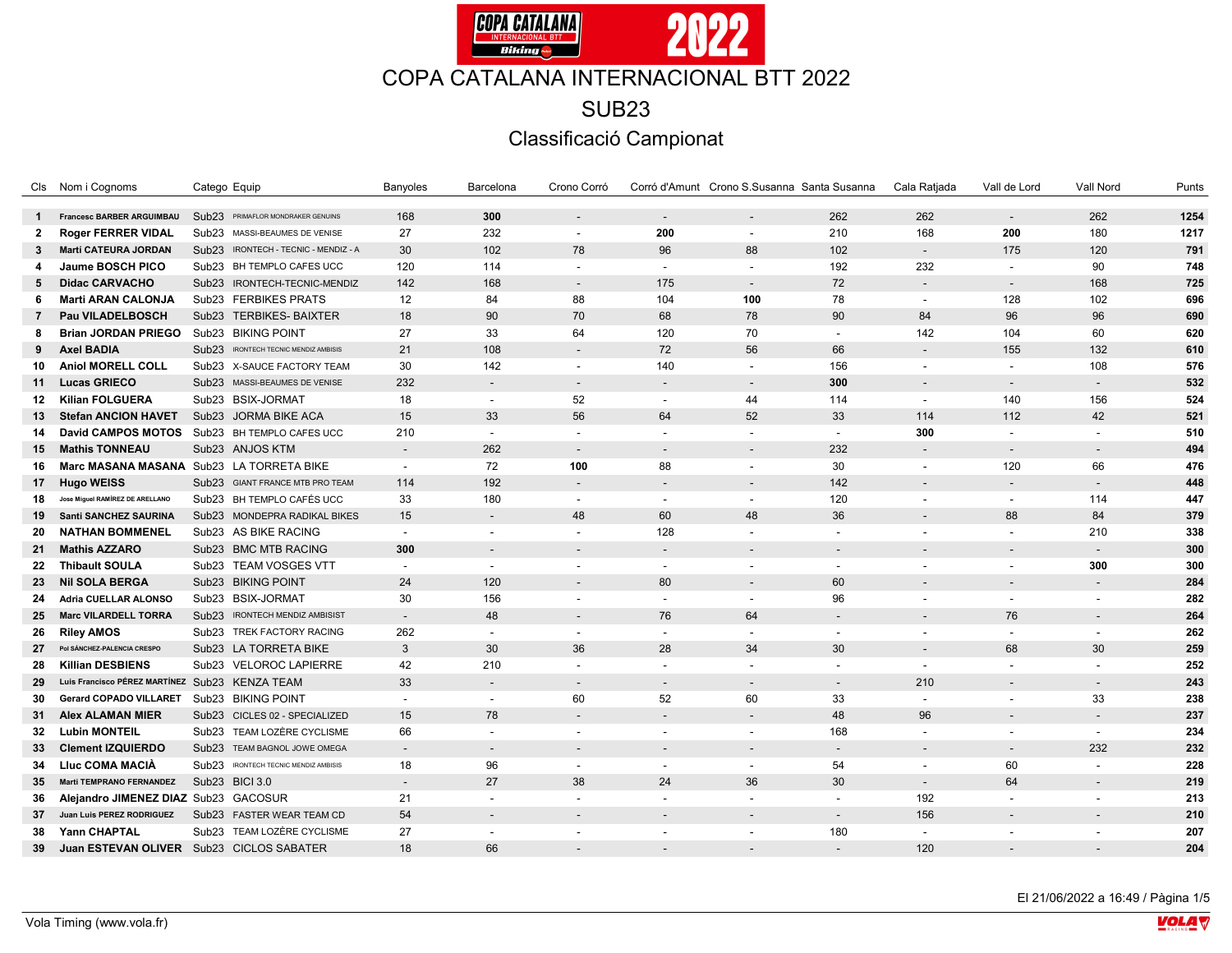

Classificació Campionat

|    | Cls Nom i Cognoms                         | Catego Equip                                       | Banyoles                 | Barcelona                | Crono Corró              |                          | Corró d'Amunt Crono S.Susanna Santa Susanna |                                | Cala Ratjada             | Vall de Lord                 | <b>Vall Nord</b>         | Punts      |
|----|-------------------------------------------|----------------------------------------------------|--------------------------|--------------------------|--------------------------|--------------------------|---------------------------------------------|--------------------------------|--------------------------|------------------------------|--------------------------|------------|
| 40 | <b>Loan CHENEVAL</b>                      | Sub23 SCOTT CREUSE OXYGENE                         | 192                      |                          |                          |                          |                                             |                                |                          | $\qquad \qquad \blacksquare$ |                          | 192        |
| 41 | Antonio José CABRERA GONZALEZ             | Sub <sub>23</sub>                                  | $\overline{a}$           | $\sim$                   | $\sim$                   |                          |                                             | $\overline{\phantom{a}}$       | $\overline{a}$           | $\overline{\phantom{a}}$     | 192                      | 192        |
| 42 | Xavier FRIGOLA SANCHEZ                    | Sub23 IRONTECH TECNIC MENDIZ AMBISIS               | $\mathbf{3}$             | 33                       | 40                       |                          |                                             | 27                             |                          | 56                           | 33                       | 192        |
| 43 | <b>Leon KAISER</b>                        | Sub23 TEAM BULLS                                   | 180                      | $\sim$                   | $\overline{\phantom{a}}$ | $\sim$                   | $\overline{\phantom{a}}$                    | $\blacksquare$                 | $\sim$                   | $\sim$                       | $\overline{\phantom{a}}$ | 180        |
| 44 | <b>Aaron GENESTAR SANCHEZ</b>             | Sub23 RADIKALBIKES RACING TEAM                     | $\overline{a}$           |                          |                          |                          |                                             |                                | 180                      |                              |                          | 180        |
| 45 | Raphaël POTTIER                           | Sub23 OMNIUM CYCLISTE RAPHAËLOIS                   | 33                       | $\overline{\phantom{a}}$ | $\sim$                   | $\sim$                   | $\blacksquare$                              | 132                            | $\sim$                   | $\overline{\phantom{a}}$     | $\overline{\phantom{a}}$ | 165        |
| 46 | <b>Niek HOORNSMAN</b>                     | Sub23 TALENTNED                                    | 156                      |                          |                          | $\overline{\phantom{a}}$ |                                             |                                | $\overline{\phantom{a}}$ |                              |                          | 156        |
| 47 | <b>Matteo SIFFREDI</b>                    | Sub23 SCOTT RACING TEAM                            | $\overline{\phantom{a}}$ | $\sim$                   | $\overline{\phantom{a}}$ | 155                      | $\overline{\phantom{a}}$                    | $\overline{\phantom{a}}$       | $\sim$                   | $\sim$                       | $\blacksquare$           | 155        |
|    | Cristian MUÑOZ RUIZ                       | Sub23 BAIXA UN PUNT CYCLING CLUB                   | $\mathbf{3}$             |                          | 30                       | 20                       |                                             |                                | 42                       | 52                           |                          | 147        |
| 48 | Alberto TORRES CAMACHO                    |                                                    | $\sim$                   | $\sim$                   | 44                       |                          |                                             |                                | $\overline{\phantom{a}}$ | $\overline{\phantom{a}}$     | $\overline{\phantom{a}}$ |            |
| 49 | <b>Kai VON DURING</b>                     | Sub23 FES BICI 3.0-TUGA<br>Sub <sub>23</sub>       |                          | $\overline{\phantom{a}}$ | $\sim$                   | 32                       | 38                                          | 30<br>$\overline{\phantom{a}}$ |                          |                              | 142                      | 144<br>142 |
| 50 |                                           |                                                    | $\overline{a}$           |                          |                          | $\overline{\phantom{a}}$ | $\overline{\phantom{a}}$                    |                                | $\overline{\phantom{a}}$ | $\overline{\phantom{a}}$     |                          |            |
| 51 | <b>Marc VIDAL DOMINGUEZ</b>               | Sub23 LA TORRETA BIKE                              | 3                        | $\sim$                   | 32                       | 20                       | 30                                          | 27                             | $\sim$                   | $\overline{\phantom{a}}$     | 30                       | 142        |
| 52 | <b>David ARIZA CORTES</b>                 | Sub <sub>23</sub><br>LA TORRETA BIKE CLUB CICLISTA | $\mathbf{3}$             | 24                       | 28                       | 18                       |                                             | 24                             |                          | 44                           |                          | 141        |
| 53 | William Hoines LARSEN Sub23 WO2 MAX       |                                                    | 132                      | $\sim$                   | $\sim$                   | $\sim$                   | $\overline{\phantom{a}}$                    | $\overline{a}$                 | $\sim$                   | $\overline{\phantom{a}}$     | $\blacksquare$           | 132        |
| 54 | Ignacio VALDIVIA FERNÁNDEZ                | Sub23 VALFER TEAM                                  | $\blacksquare$           | $\sim$                   |                          |                          |                                             | $\overline{\phantom{a}}$       | 132                      | $\overline{\phantom{a}}$     |                          | 132        |
| 55 |                                           | Charles MARCHANDISE Sub23 TEAM VCA ANJOS KTM       | $\sim$                   | 132                      | $\sim$                   | $\sim$                   | $\overline{\phantom{a}}$                    | $\overline{\phantom{a}}$       | $\sim$                   | $\overline{\phantom{a}}$     | $\sim$                   | 132        |
| 56 | Oriol CAMPS AGÜERA                        | Sub <sub>23</sub>                                  | $\overline{\phantom{0}}$ | $\overline{a}$           | $\overline{\phantom{a}}$ |                          |                                             |                                |                          | 80                           | 48                       | 128        |
| 57 |                                           | Gerard PAGÈS LAVANDERO Sub23 BICIEQUIP COMPETICIÓ  | 3                        | 24                       | 26                       | 18                       | 32                                          | 24                             | $\blacksquare$           | $\overline{\phantom{a}}$     | $\overline{\phantom{a}}$ | 127        |
| 58 | Arnau JORDAN REINALDO                     | Sub23 CLUB CICLES CATALUNYA                        | 12                       | 36                       |                          | $\overline{\phantom{a}}$ |                                             | $\overline{a}$                 | $\overline{\phantom{a}}$ | $\overline{\phantom{a}}$     | 78                       | 126        |
| 59 | Joaquin GARCIA SANCHEZ Sub23 JOSE SABATER |                                                    | 12                       | $\sim$                   | $\overline{a}$           | $\sim$                   | $\overline{\phantom{a}}$                    | $\sim$                         | 108                      | $\overline{\phantom{a}}$     | $\overline{\phantom{a}}$ | 120        |
| 60 | Sergi PUJOL OLIVER                        | Sub23 TERBIKES-BAIX TER                            | 9                        | 30                       |                          |                          |                                             |                                | 78                       |                              |                          | 117        |
| 61 | <b>Mathieu BILLOTET</b>                   | Sub23 TEAM VELO CLUB MONT AIGOUAL PA               | 3                        | $\sim$                   | $\overline{\phantom{a}}$ | 112                      | $\overline{\phantom{a}}$                    | $\overline{\phantom{a}}$       | $\sim$                   | $\overline{\phantom{a}}$     | $\blacksquare$           | 115        |
| 62 | <b>Luke WIEDMANN</b>                      | Sub23 THÖMUS MAXON                                 | 108                      | $\overline{\phantom{a}}$ |                          |                          |                                             | $\blacksquare$                 | $\overline{\phantom{a}}$ |                              |                          | 108        |
| 63 | <b>Antoine LACHAIZE</b>                   | Sub23 TEAM BESSE SUPER BESSE                       | $\sim$                   | $\overline{\phantom{a}}$ | $\overline{\phantom{a}}$ | $\sim$                   | $\overline{\phantom{a}}$                    | 108                            | $\sim$                   | $\overline{\phantom{a}}$     | $\overline{\phantom{a}}$ | 108        |
| 64 | Jaume DURAN MAIMÓ                         | Sub23 ILLES BALEARS CLUB CICLISTA                  | $6\phantom{.}6$          | $\overline{a}$           |                          |                          |                                             | $\overline{a}$                 | 66                       | $\overline{a}$               | 33                       | 105        |
| 65 | <b>Chris VAN DIJK</b>                     | Sub23 TALENTNED                                    | 102                      | $\sim$                   | $\overline{\phantom{a}}$ | $\overline{\phantom{a}}$ | $\overline{\phantom{a}}$                    | $\blacksquare$                 | $\blacksquare$           | $\blacksquare$               | $\overline{\phantom{a}}$ | 102        |
| 66 | Oliver MEDINA SUAREZ Sub23                | GRAN CANARIA SKODA BIKE TEAM                       | $\overline{a}$           | $\sim$                   |                          | $\overline{\phantom{a}}$ |                                             | $\blacksquare$                 | 102                      | $\blacksquare$               | $\overline{\phantom{a}}$ | 102        |
| 67 | Roger COLOMINA TOMAS                      | Sub23 ONE TO ONE-J2M                               | $\overline{\phantom{a}}$ | $\sim$                   | $\overline{\phantom{a}}$ | $\overline{\phantom{a}}$ | $\overline{\phantom{a}}$                    | 30                             | $\blacksquare$           | $\blacksquare$               | 72                       | 102        |
| 68 | <b>Marti ROCA TRIAS</b>                   | Sub23 IRONTECH TECNIC MENDIZ AM                    | $\overline{a}$           |                          |                          | 22                       |                                             | 27                             |                          | 48                           |                          | 97         |
| 69 | <b>Paul SNIP</b>                          | Sub23 TALENTNED                                    | 96                       | $\overline{\phantom{a}}$ | $\overline{\phantom{a}}$ | $\sim$                   | $\sim$                                      | $\overline{\phantom{a}}$       | $\blacksquare$           | $\blacksquare$               | $\blacksquare$           | 96         |
| 70 | <b>Finn TREUDLER</b>                      | Sub23 JB BRUNEX SUPERIOR FACTORY RAC               | 90                       | $\overline{a}$           |                          | $\overline{\phantom{a}}$ |                                             | $\sim$                         | $\overline{\phantom{a}}$ |                              |                          | 90         |
| 71 | <b>Miguel DIAZ PEREZ</b>                  | Sub23 UVES-SPIUK RACING TEAM                       | $\blacksquare$           | $\sim$                   | $\overline{\phantom{a}}$ | $\sim$                   | $\overline{\phantom{a}}$                    | $\blacksquare$                 | 90                       | $\overline{\phantom{a}}$     | $\overline{\phantom{a}}$ | 90         |
| 72 | <b>Jan SABORIDO CARRERAS</b>              | Sub23 BSIX JORMAT                                  | 3                        | 27                       | 34                       | 22                       |                                             | $\overline{\phantom{a}}$       |                          | $\overline{a}$               |                          | 86         |
| 73 | <b>Alex RIBOULET</b>                      | Sub23 CREUSE OXYGENE                               | 30                       | $\overline{a}$           | $\overline{\phantom{a}}$ | 56                       |                                             | $\overline{\phantom{a}}$       | $\blacksquare$           | $\overline{a}$               |                          | 86         |
| 74 | <b>Luca MARTIN</b>                        | Sub23 KMC ORBEA                                    | 84                       | $\sim$                   |                          | $\sim$                   |                                             | $\sim$                         | $\overline{\phantom{a}}$ |                              |                          | 84         |
| 75 | <b>Brice FILLIAT</b>                      | Sub23 VELO CLUB AMBERTOIS                          | $\blacksquare$           | $\sim$                   | $\overline{a}$           | $\overline{\phantom{a}}$ | $\blacksquare$                              | 84                             | $\blacksquare$           | $\overline{\phantom{a}}$     | $\overline{\phantom{a}}$ | 84         |
| 76 | Juan Jose ARROYO JACINTO                  | Sub23 GACOSUR                                      | 9                        |                          |                          |                          | $\sim$                                      | $\overline{\phantom{a}}$       | 72                       |                              |                          | 81         |
| 77 | <b>Tom COURBIERE</b>                      | Sub23 TEAM VTT AVENTURE PIOLENC                    | 6                        | $\sim$                   | $\overline{\phantom{a}}$ | $\overline{\phantom{a}}$ | 40                                          | 33                             | $\sim$                   | $\overline{\phantom{a}}$     | $\overline{\phantom{a}}$ | 79         |
| 78 | <b>Mattis PATEAU</b>                      | Sub <sub>23</sub><br>TEAM CREUSE MAINSAT EVAUX     | 78                       | $\overline{\phantom{a}}$ |                          |                          |                                             | $\overline{a}$                 |                          |                              | $\overline{\phantom{a}}$ | 78         |
| 79 | <b>Vincent BRUNELLO</b>                   | Sub23 PASSION VTT VENELLES                         | $\overline{\phantom{a}}$ | $\sim$                   | $\blacksquare$           | $\sim$                   | $\overline{\phantom{a}}$                    | 42                             | $\blacksquare$           | $\blacksquare$               | 36                       | 78         |
| 80 | <b>Miquel GAJA CAPDEVILA</b>              | Sub23 NINETA BIKE TEAM                             | $\mathsf{Q}$             | 33                       |                          |                          |                                             | 33                             |                          |                              |                          | 75         |

El 21/06/2022 a 16:49 / Pàgina 2/5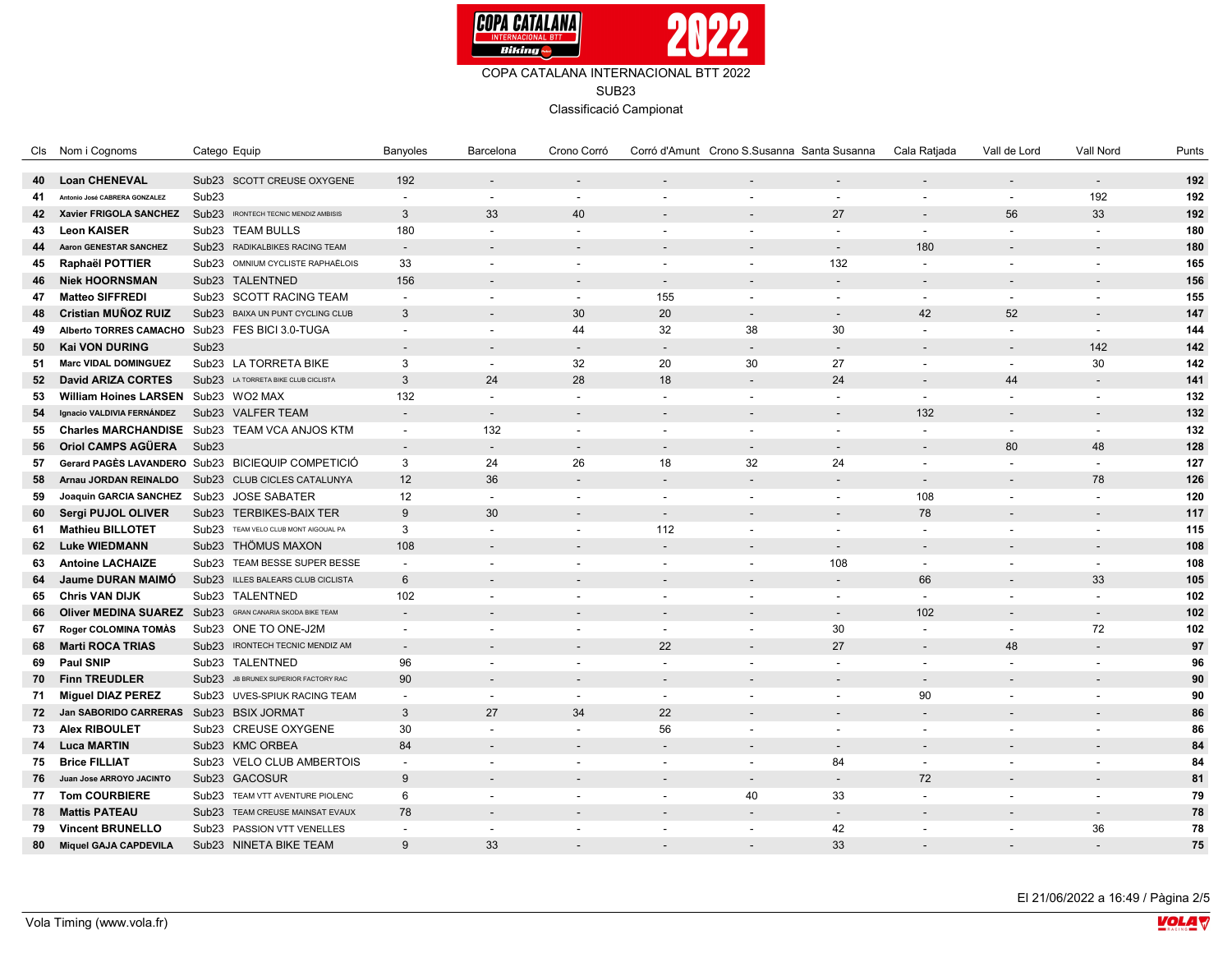

|     | Cls Nom i Cognoms                      | Catego Equip                                              | Banyoles                 | Barcelona                | Crono Corró              |                          |                          | Corró d'Amunt Crono S.Susanna Santa Susanna | Cala Ratjada             | Vall de Lord             | Vall Nord                | Punts |
|-----|----------------------------------------|-----------------------------------------------------------|--------------------------|--------------------------|--------------------------|--------------------------|--------------------------|---------------------------------------------|--------------------------|--------------------------|--------------------------|-------|
|     | 81 Oriol SANZ VILA                     | Sub23 KENDA-BICIOCASION BARCELONA                         | $\overline{a}$           | 27                       | $\sim$                   | 20                       | $\overline{\phantom{a}}$ | 27                                          | $\overline{\phantom{a}}$ | $\overline{\phantom{a}}$ | $\overline{\phantom{a}}$ | 74    |
| 82  | <b>Antonin MOLY</b>                    | Sub <sub>23</sub>                                         | $\overline{\phantom{a}}$ | $\overline{\phantom{a}}$ |                          | $\overline{\phantom{a}}$ | $\blacksquare$           | $\overline{\phantom{a}}$                    | $\overline{\phantom{a}}$ | 72                       |                          | 72    |
| 83  | <b>Lukas MALEZSEWSKI</b>               | Sub23 SCOTT CREUSE OXYGENE GUERET                         | 72                       | $\overline{\phantom{a}}$ |                          |                          |                          | $\overline{\phantom{a}}$                    | $\overline{\phantom{a}}$ | $\overline{\phantom{a}}$ |                          | 72    |
| 84  | <b>Lluc AGUSTI SOLE</b>                | Sub23 KENDA-BICIOCASION BARCELONA                         | 15                       | 54                       | $\sim$                   | $\overline{\phantom{a}}$ |                          | $\overline{\phantom{a}}$                    | $\overline{\phantom{a}}$ | $\overline{\phantom{a}}$ |                          | 69    |
|     |                                        | Sub23 MIG SEGRE BIKE CLUB                                 |                          | $\overline{\phantom{a}}$ |                          | 20                       |                          | $\overline{a}$                              | 48                       | $\overline{\phantom{a}}$ | $\overline{\phantom{a}}$ | 68    |
| 85  | <b>Miquel CANAL ARGERICH</b>           |                                                           | $\overline{\phantom{a}}$ |                          |                          |                          |                          |                                             |                          |                          |                          |       |
| 86  | <b>Marc ADMETLLA OMS</b>               | Sub23 KENDA-BICIOCACION BARCELONA                         | $\blacksquare$           | 30                       |                          | $\overline{\phantom{a}}$ | $\overline{\phantom{a}}$ | $\overline{\phantom{a}}$                    | $\overline{\phantom{a}}$ | $\overline{\phantom{a}}$ | 33                       | 63    |
| 87  | <b>Frits BIESTERBOS</b>                | Sub23 TALENTNED                                           | 60                       | $\sim$                   |                          |                          |                          | $\overline{a}$                              | $\overline{\phantom{a}}$ |                          |                          | 60    |
| 88  | <b>Genis MARTI CASADO</b>              | Sub23 IRONTECH TECNIC MENDIZ AMBISIS                      | $\blacksquare$           | 60                       |                          | $\overline{\phantom{a}}$ |                          | $\overline{\phantom{a}}$                    | $\overline{\phantom{a}}$ | $\blacksquare$           |                          | 60    |
| 89  | <b>Toni COMAS BONNIN</b>               | Sub23 SU-ATGES C.E.                                       |                          | $\overline{\phantom{a}}$ |                          |                          |                          | $\overline{a}$                              | 60                       | $\overline{\phantom{a}}$ |                          | 60    |
| 90  | Adrià ASENSIO LÓPEZ                    | Sub23 TREK BICISPRINT SABADELL                            | 6                        | 30                       |                          | 22                       | $\overline{\phantom{a}}$ | $\blacksquare$                              | $\blacksquare$           | $\overline{\phantom{a}}$ | $\overline{\phantom{a}}$ | 58    |
| 91  | <b>Quentin FALIERES</b>                | Sub23 VCR                                                 |                          | $\overline{\phantom{a}}$ |                          | 22                       |                          | $\overline{a}$                              | $\overline{\phantom{a}}$ | $\overline{\phantom{a}}$ | 33                       | 55    |
| 92  | <b>Gonzalo Ancor CAMARA PEREZ</b>      | Sub23 GRAN CANARIA SKODA BIKE TEAM                        | $\blacksquare$           | $\blacksquare$           | $\blacksquare$           | $\sim$                   | $\blacksquare$           | $\blacksquare$                              | 54                       | $\overline{\phantom{a}}$ | $\overline{\phantom{a}}$ | 54    |
| 93  | <b>Albert SANCHEZ FERNANDEZ</b>        | Sub23 ONE TO ONE-J2M                                      |                          | $\overline{a}$           |                          |                          |                          |                                             | $\overline{\phantom{a}}$ |                          | 54                       | 54    |
| 94  | <b>Alexandre NOUVIALE</b>              | Sub23 V2O                                                 | 9                        | $\overline{\phantom{a}}$ | $\sim$                   | 40                       | $\overline{\phantom{a}}$ | $\overline{a}$                              | $\overline{\phantom{a}}$ | $\overline{\phantom{a}}$ | $\sim$                   | 49    |
| 95  | <b>Koren AMOKYAL</b>                   | Sub <sub>23</sub>                                         |                          | $\overline{\phantom{a}}$ |                          | 48                       |                          |                                             |                          |                          |                          | 48    |
| 96  | <b>Roman HOLZER</b>                    | Sub23 THÖMUS MAXON                                        | 48                       | $\overline{\phantom{a}}$ |                          | $\sim$                   | $\blacksquare$           | $\overline{a}$                              | $\blacksquare$           | $\overline{\phantom{a}}$ |                          | 48    |
| 97  | <b>Joan TRIAS SANCHO</b>               | Sub23 CORVI TEAM                                          | 3                        | 21                       |                          | 22                       |                          |                                             |                          |                          |                          | 46    |
| 98  | <b>Paquito VALLES MEJIAS</b>           | Sub23 IRONTECH TECNIC MENDIZ AM                           | $\sim$                   | $\overline{a}$           | $\overline{\phantom{a}}$ | 44                       | $\overline{\phantom{a}}$ | $\overline{\phantom{a}}$                    | $\blacksquare$           | $\overline{\phantom{a}}$ |                          | 44    |
| 99  | Eric BERGARA CARDO                     | Sub23 LA MUNTANYETA BTT CLUB CICLIST                      |                          | 24                       |                          | 20                       |                          |                                             |                          |                          |                          | 44    |
|     | 100 Lukáš ELČKNER                      | Sub23 MONDRAKER                                           | $\blacksquare$           | 42                       | $\overline{\phantom{a}}$ | $\sim$                   | $\overline{\phantom{a}}$ | $\overline{\phantom{a}}$                    | $\blacksquare$           | $\sim$                   |                          | 42    |
|     | 101 Antoine LADET                      | Sub23 LESCAR VS                                           | 9                        | $\overline{\phantom{a}}$ |                          |                          |                          | 33                                          |                          |                          |                          | 42    |
|     | 102 Abel PEREZ SAYOS                   | Sub23 365 TEAM CLUB CICLISTA                              | $\blacksquare$           | $\sim$                   | $\overline{\phantom{a}}$ | 36                       | $\overline{\phantom{a}}$ | $\overline{\phantom{a}}$                    | $\blacksquare$           | $\overline{\phantom{a}}$ | $\overline{\phantom{a}}$ | 36    |
|     | 103 Sasha HUDYMA                       | Sub23 CST POSTNL BAFANG MTB RACING T                      | 36                       |                          |                          |                          |                          |                                             | $\overline{\phantom{a}}$ |                          |                          | 36    |
|     | 104 Sebastia DURAN SIQUIER             | Sub23 ESTABLIMENTS PENYA CICLISTA                         | $\blacksquare$           | $\sim$                   |                          | $\overline{\phantom{a}}$ | $\sim$                   | $\blacksquare$                              | 36                       | $\blacksquare$           |                          | 36    |
|     | 105 João CRUZ                          | Sub23 AXPO/ FIRSTBIKETEAM/ VILA DO C                      | 33                       |                          |                          |                          |                          |                                             | $\overline{\phantom{a}}$ | $\overline{\phantom{a}}$ |                          | 33    |
| 106 | Jan-Ole ZILSE                          | Sub23 ROSE RACING TEAM                                    | 33                       | $\sim$                   |                          | $\overline{\phantom{a}}$ | $\blacksquare$           | $\overline{\phantom{a}}$                    | $\overline{\phantom{a}}$ | $\overline{\phantom{a}}$ |                          | 33    |
|     | 107 Antoine NIBBIO                     | Sub23 VELOROC CAVAILLON                                   | $\overline{\phantom{a}}$ | 33                       |                          |                          |                          |                                             | $\overline{\phantom{a}}$ | $\overline{\phantom{a}}$ | $\overline{a}$           | 33    |
|     | 108 Pedro MARTINEZ CEREZO              | Sub23 TEAM FDM -PINA                                      | $\blacksquare$           | $\sim$                   | $\blacksquare$           | $\sim$                   | $\blacksquare$           | $\blacksquare$                              | $\blacksquare$           | $\overline{\phantom{a}}$ | 30                       | 30    |
| 109 |                                        | Miguel MACHUCA SANCHEZ Sub23 CICLES CATALUNYA CLUB        | $\overline{\phantom{a}}$ |                          |                          |                          |                          |                                             |                          |                          | 30                       | 30    |
|     | 110 Jarne VANDERSTEEN                  | Sub23 ORBEA G-BIKES MTB RACING TEAM                       | 30                       | $\blacksquare$           |                          | $\overline{\phantom{a}}$ | $\sim$                   | $\overline{\phantom{a}}$                    | $\overline{\phantom{a}}$ | $\overline{\phantom{a}}$ | $\sim$                   | 30    |
| 111 | <b>Fabricio Dougl LARIOS RODRIGUEZ</b> | Sub23 DOCTOR J BIKES                                      | $\overline{\phantom{a}}$ | 30                       |                          |                          |                          |                                             |                          |                          | $\overline{\phantom{a}}$ | 30    |
|     | 112 Mateo CHEDALEUX                    | Sub <sub>23</sub>                                         | $\overline{\phantom{a}}$ | $\overline{a}$           | $\sim$                   | $\overline{\phantom{a}}$ | $\overline{\phantom{a}}$ | $\overline{a}$                              | $\overline{\phantom{a}}$ | $\sim$                   | 30                       | 30    |
| 113 | <b>Benjamin TRAN MAU THEM</b>          | BEZIERS MEDITERRANÉE CYCLISME<br>Sub <sub>23</sub>        | 3                        | $\overline{\phantom{a}}$ |                          |                          |                          | 27                                          |                          | $\overline{\phantom{a}}$ |                          | 30    |
|     | 114 Miron LIPP                         | Sub23 ORBEA - SERPENTINE VELOSPORT                        | 27                       | $\overline{\phantom{a}}$ | $\sim$                   | $\overline{\phantom{a}}$ | $\overline{\phantom{a}}$ | $\overline{\phantom{a}}$                    | $\blacksquare$           | $\overline{\phantom{a}}$ |                          | 27    |
|     | 115 Angel CORPORALES TUR               | Sub23 C.C. ES XEBEL LI                                    | $\overline{\phantom{a}}$ | 27                       |                          |                          |                          | $\overline{a}$                              | $\overline{\phantom{a}}$ |                          |                          | 27    |
|     | 116 Joseph BECKINGSALE                 | Sub23 WALES RACING ACADEMY                                | 27                       | $\overline{a}$           | $\blacksquare$           | $\overline{\phantom{a}}$ | $\overline{\phantom{a}}$ | $\overline{a}$                              | $\blacksquare$           | $\blacksquare$           |                          | 27    |
|     |                                        | 117 Stanislas CHENAY-HERNANDEZ Sub23 SANTVI CLUB ESPORTIU | $\overline{a}$           | 27                       |                          |                          |                          |                                             |                          |                          |                          | 27    |
|     | 118 Nil RUIZ LLOBERA                   | Sub23 TREK BICISPRINT                                     | 3                        | 24                       | $\overline{a}$           | $\overline{\phantom{a}}$ | $\overline{\phantom{a}}$ | $\overline{\phantom{a}}$                    | $\blacksquare$           | $\overline{\phantom{a}}$ | $\overline{\phantom{a}}$ | 27    |
|     | 119 Axel COUVEINHES                    | Sub23 TEAM VELO CLUB DOLOIS                               | 24                       | $\sim$                   |                          |                          |                          |                                             |                          |                          |                          | 24    |
|     | 120 Nicolas KAISER                     | Sub23 TEAM NRW                                            | 24                       | $\overline{\phantom{a}}$ |                          | $\overline{\phantom{a}}$ | $\overline{\phantom{a}}$ | $\overline{a}$                              | $\blacksquare$           | $\overline{\phantom{a}}$ |                          | 24    |
| 121 | <b>Martin MOBRATHEN</b>                | <b>ROMERIKSASEN ELITE</b><br>Sub <sub>23</sub>            | 24                       |                          |                          |                          |                          |                                             |                          |                          |                          | 24    |
|     |                                        |                                                           |                          |                          |                          |                          |                          |                                             |                          |                          |                          |       |

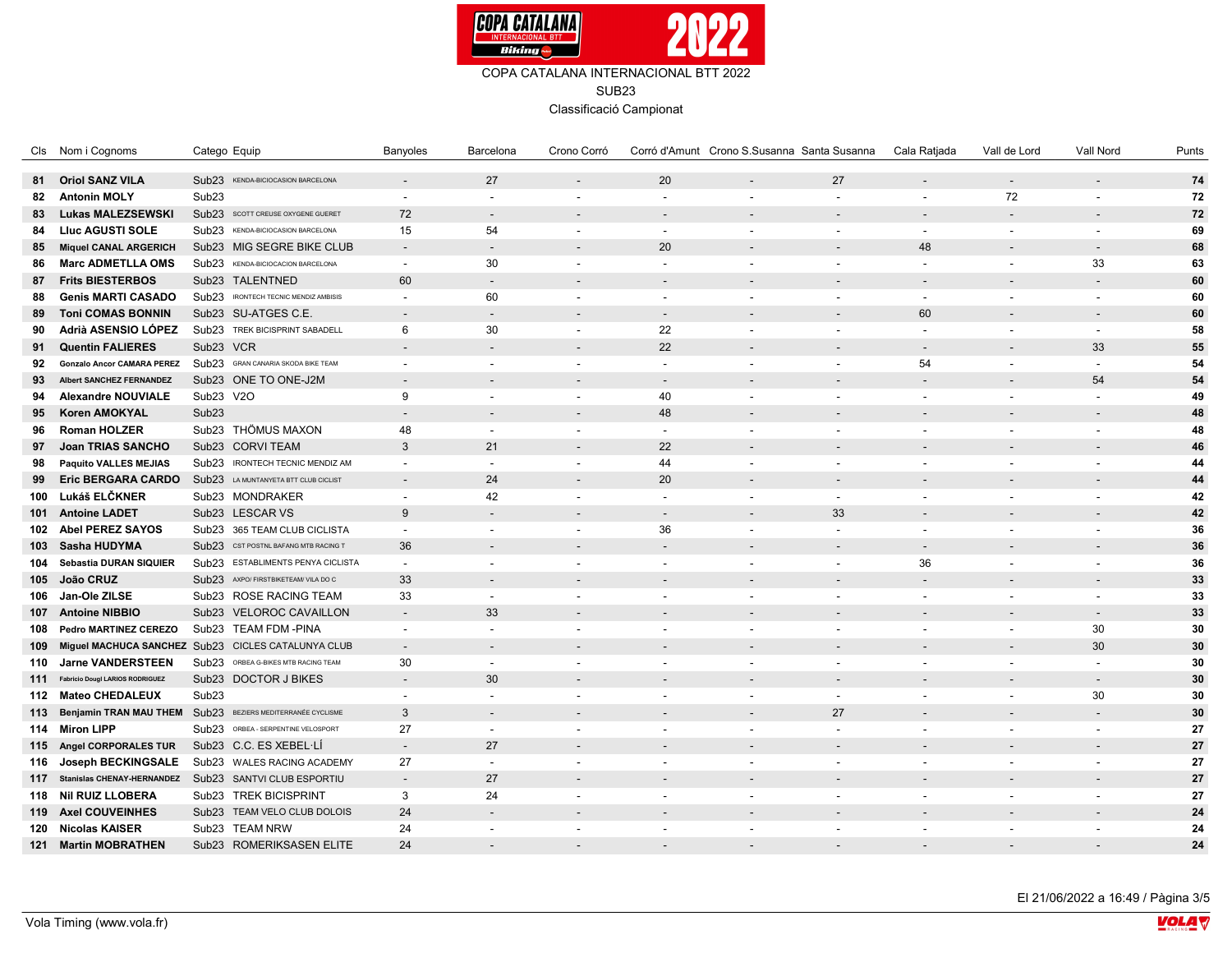

|     | Cls Nom i Cognoms                    | Catego Equip                                             | Banyoles                 | Barcelona                | Crono Corró              |                          | Corró d'Amunt Crono S.Susanna Santa Susanna |                          | Cala Ratjada             | Vall de Lord             | Vall Nord                | Punts          |
|-----|--------------------------------------|----------------------------------------------------------|--------------------------|--------------------------|--------------------------|--------------------------|---------------------------------------------|--------------------------|--------------------------|--------------------------|--------------------------|----------------|
|     | 122 Ivan Aitor LONGHITANO RIERA      | Sub23 ISB - ERBOS BIKES                                  |                          | 24                       |                          |                          |                                             | $\overline{a}$           | $\overline{\phantom{a}}$ |                          |                          | 24             |
|     | 123 Derrieu THÉO                     | Sub23 MASSI - BEAUMES DE VENISE                          | 24                       | $\sim$                   | $\overline{\phantom{a}}$ | $\overline{\phantom{a}}$ |                                             | $\blacksquare$           | $\overline{\phantom{a}}$ |                          |                          | 24             |
|     | 124 Julien PERCHAT                   | Sub23 TEAM VELO CLUB DOLOIS                              | 21                       | $\sim$                   |                          |                          |                                             |                          |                          |                          |                          | 21             |
|     | 125 Eudald FABRELLAS ROS             | Sub23 CC PALAFRUGELL                                     | $\sim$                   | 21                       | $\overline{a}$           | $\overline{\phantom{a}}$ | $\overline{\phantom{a}}$                    | $\blacksquare$           | $\overline{\phantom{a}}$ | $\overline{\phantom{a}}$ | $\overline{\phantom{a}}$ | 21             |
|     | 126 William HANDLEY                  | Sub23 WO2 MAX                                            | 21                       | $\overline{\phantom{a}}$ |                          |                          |                                             |                          |                          |                          |                          | 21             |
|     | 127 Justin CHAPON                    | Sub23 CALVISSON VTT                                      | 21                       | $\sim$                   | $\overline{a}$           | $\overline{\phantom{a}}$ | $\blacksquare$                              | $\blacksquare$           | $\overline{\phantom{a}}$ |                          |                          | 21             |
|     | 128 Pau GALERA MERCHAN Sub23 T-BIKES |                                                          | $\overline{\phantom{a}}$ |                          |                          | 18                       |                                             |                          |                          |                          |                          | $18$           |
|     |                                      |                                                          |                          |                          |                          |                          |                                             |                          |                          |                          |                          |                |
|     | 129 Bryan SBARBARO                   | Sub23 VELO CLUB CAPRIASCA<br>Sub23 GUILHABREU BTT        | 18<br>18                 | $\blacksquare$           |                          | $\overline{\phantom{a}}$ |                                             | $\overline{\phantom{a}}$ | $\overline{\phantom{a}}$ |                          |                          | 18<br>18       |
|     | 130 Tomás Emanuel DA SILVA FRAZÃO    |                                                          |                          |                          |                          |                          |                                             |                          |                          |                          |                          |                |
|     | 131 Yannis MUSY                      | Sub23 TEAM VELO CLUB DOLOIS                              | 18                       | $\overline{\phantom{a}}$ |                          | $\overline{\phantom{a}}$ |                                             | $\blacksquare$           | $\overline{\phantom{a}}$ |                          |                          | 18             |
|     | 132 Audran SALEIL                    | Sub23 TEAM V2O                                           | 18                       |                          |                          |                          |                                             |                          |                          |                          |                          | 18             |
|     |                                      | 133 Fernando VILAPLANA ARAN Sub23 LA VILA JOIOSA,CC      | 18                       | $\overline{\phantom{a}}$ | $\overline{a}$           | $\overline{\phantom{a}}$ | $\overline{\phantom{a}}$                    | $\blacksquare$           | $\overline{\phantom{a}}$ | $\overline{\phantom{a}}$ |                          | 18             |
|     | 134 Valentin BANCHAREL               | Sub23 DN1 XC63                                           | 18                       |                          |                          |                          |                                             |                          |                          |                          |                          | 18             |
|     | 135 Tobias SENN                      | Sub23 TEAM BIKE SERVICE PARTNER                          | 15                       | $\overline{\phantom{a}}$ | $\overline{\phantom{a}}$ | $\overline{\phantom{a}}$ | $\blacksquare$                              | $\blacksquare$           | $\overline{\phantom{a}}$ |                          | $\overline{\phantom{a}}$ | 15             |
|     | 136 Tom DURNIOK                      | Sub23 TEAM NRW                                           | 15                       |                          |                          |                          |                                             |                          |                          |                          |                          | 15             |
|     | 137 Raphaël PERRET                   | Sub23 TEAM OC GIF VTT                                    | 15                       | $\overline{\phantom{a}}$ |                          | $\overline{\phantom{a}}$ |                                             | $\overline{\phantom{a}}$ | $\overline{\phantom{a}}$ |                          |                          | 15             |
|     | 138 Alecu RARES TEODOR               | Sub23 GIANT ROMANIA                                      | 15                       |                          |                          |                          |                                             |                          |                          |                          |                          | 15             |
|     | 139 Rory MCGUIRE                     | Sub23 SCOTTISH CYCLING                                   | 15                       | $\overline{\phantom{a}}$ |                          | $\overline{\phantom{a}}$ |                                             | $\blacksquare$           | $\overline{\phantom{a}}$ |                          |                          | 15             |
|     | 140 Mathis MEYNIEL                   | Sub23 XC63                                               | 15                       | $\overline{\phantom{a}}$ |                          |                          |                                             |                          |                          |                          |                          | 15             |
| 141 | Stan VAN DEN HANENBERG Sub23         |                                                          | 12                       | $\mathbf{r}$             | $\overline{\phantom{a}}$ | $\overline{\phantom{a}}$ | $\overline{\phantom{a}}$                    | $\blacksquare$           | $\overline{\phantom{a}}$ |                          |                          | 12             |
|     | 142 Jakub VLASATÝ                    | Sub23 ROUVY SPECIALIZED                                  | 12                       |                          |                          |                          |                                             |                          |                          |                          |                          | 12             |
|     | 143 Benjamin MUTH                    | Sub23 TEAM NRW / RAPIRO BIKETIME                         | 12                       | $\mathbf{r}$             | $\overline{\phantom{a}}$ | $\overline{\phantom{a}}$ | $\overline{\phantom{a}}$                    | $\blacksquare$           | $\overline{\phantom{a}}$ |                          | $\overline{\phantom{a}}$ | 12             |
|     | 144 Brian SCHOUTEDEN                 | Sub23 ORBEA G-BIKES MTB CYCLING TEAM                     | 12                       |                          |                          |                          |                                             |                          |                          |                          |                          | 12             |
|     |                                      | 145 Pierre-Amaury LAFORCADE Sub23 TEAM OC GIF VTT        | 12                       | $\sim$                   |                          | $\overline{\phantom{a}}$ |                                             | $\blacksquare$           | $\blacksquare$           |                          |                          | 12             |
|     | 146 Théo MEYNIEL                     | Sub23 XC 63                                              | 12                       |                          |                          |                          |                                             |                          |                          |                          |                          | 12             |
|     | <b>147 Laurent PATERAS</b>           | Sub23 ENTENTE XC 64                                      | 12                       | $\overline{\phantom{a}}$ |                          | $\overline{\phantom{a}}$ |                                             | $\blacksquare$           | $\overline{\phantom{a}}$ |                          |                          | 12             |
|     | 148 Matteo PAGET                     | Sub23 AIX VTT                                            | 9                        | $\overline{\phantom{a}}$ |                          |                          |                                             |                          |                          |                          |                          | 9              |
|     | 149 João MOREIRA DA SILVA            | Sub23 GUILHABREU BTT                                     | 9                        | $\sim$                   | $\overline{\phantom{a}}$ | $\overline{\phantom{a}}$ |                                             | $\overline{\phantom{a}}$ | $\overline{\phantom{a}}$ |                          |                          | 9              |
|     | 150 Gros RAPHAEL                     | Sub23 MASSI - BEAUMES DE VENISE                          | 9                        |                          |                          |                          |                                             |                          |                          |                          |                          | 9              |
|     | 151 Leo LUSTENBERGER                 | Sub23 TEAM VTT GAURIAC                                   | 9                        | $\sim$                   | $\overline{\phantom{a}}$ | $\overline{\phantom{a}}$ | $\blacksquare$                              | $\blacksquare$           | $\overline{\phantom{a}}$ |                          |                          | 9              |
|     | <b>152 Arthur FRANCOIS</b>           | Sub23 V2O                                                | 9                        |                          |                          |                          |                                             |                          |                          |                          |                          | 9              |
|     | 153 Tom ISSALY                       | Sub23 VCR                                                | 6                        | $\overline{\phantom{a}}$ |                          | $\overline{\phantom{a}}$ |                                             | $\overline{\phantom{a}}$ | $\overline{\phantom{a}}$ |                          |                          | 6              |
|     | 154 Oriol SANS MATEU                 | Sub23 KENDA BICIOCASION-BARCELONA                        | 6                        |                          |                          |                          |                                             |                          |                          |                          |                          | 6              |
|     | 155 Guilherme Cristino NUNES PEREIRA | Sub23 GUILHABREU BTT                                     | 6                        | $\overline{\phantom{a}}$ |                          | $\overline{\phantom{a}}$ |                                             |                          | $\blacksquare$           |                          |                          | 6              |
|     | 156 Richard NATHAN                   | Sub23 TEAM VTT DU MORTAINAIS                             | 6                        | $\overline{\phantom{a}}$ |                          |                          |                                             |                          | $\overline{a}$           |                          |                          | 6              |
|     | 157 Jordi CEBRIA RIBERA              | Sub23 AINASTETIC                                         | 6                        | $\overline{\phantom{a}}$ | $\overline{a}$           | $\overline{\phantom{a}}$ | $\blacksquare$                              | $\blacksquare$           | $\overline{\phantom{a}}$ |                          |                          | 6              |
|     | 158 Roger RECASENS XIRGU             | Sub23 BTT LLAGOSTERA                                     | 6                        |                          |                          |                          |                                             |                          |                          |                          |                          | 6              |
|     |                                      | 159 Marc RATERA TENORIO Sub23 KENDA BICIOCASIONBARCELONA | 6                        | $\overline{\phantom{a}}$ | $\overline{a}$           | $\overline{\phantom{a}}$ | $\blacksquare$                              | $\overline{\phantom{a}}$ | $\overline{\phantom{a}}$ |                          |                          | 6              |
|     | 160 Mustafa RAGHEB                   | Sub23 SHEFA-AMR                                          | 3                        |                          |                          |                          |                                             |                          |                          |                          |                          | $\mathbf{3}$   |
|     | 161 Thomas CONFOLENS                 | Sub23 HG GREEN BIKE                                      | 3                        | $\overline{\phantom{a}}$ |                          |                          |                                             | $\overline{\phantom{a}}$ |                          |                          |                          | 3              |
|     |                                      |                                                          | $\mathcal{R}$            |                          |                          | $\sim$                   |                                             |                          | $\overline{\phantom{a}}$ |                          |                          |                |
|     | 162 Sauvan PANNETIER                 | Sub23 NIMES CYCLISME                                     |                          |                          |                          |                          |                                             |                          |                          |                          |                          | $\overline{3}$ |